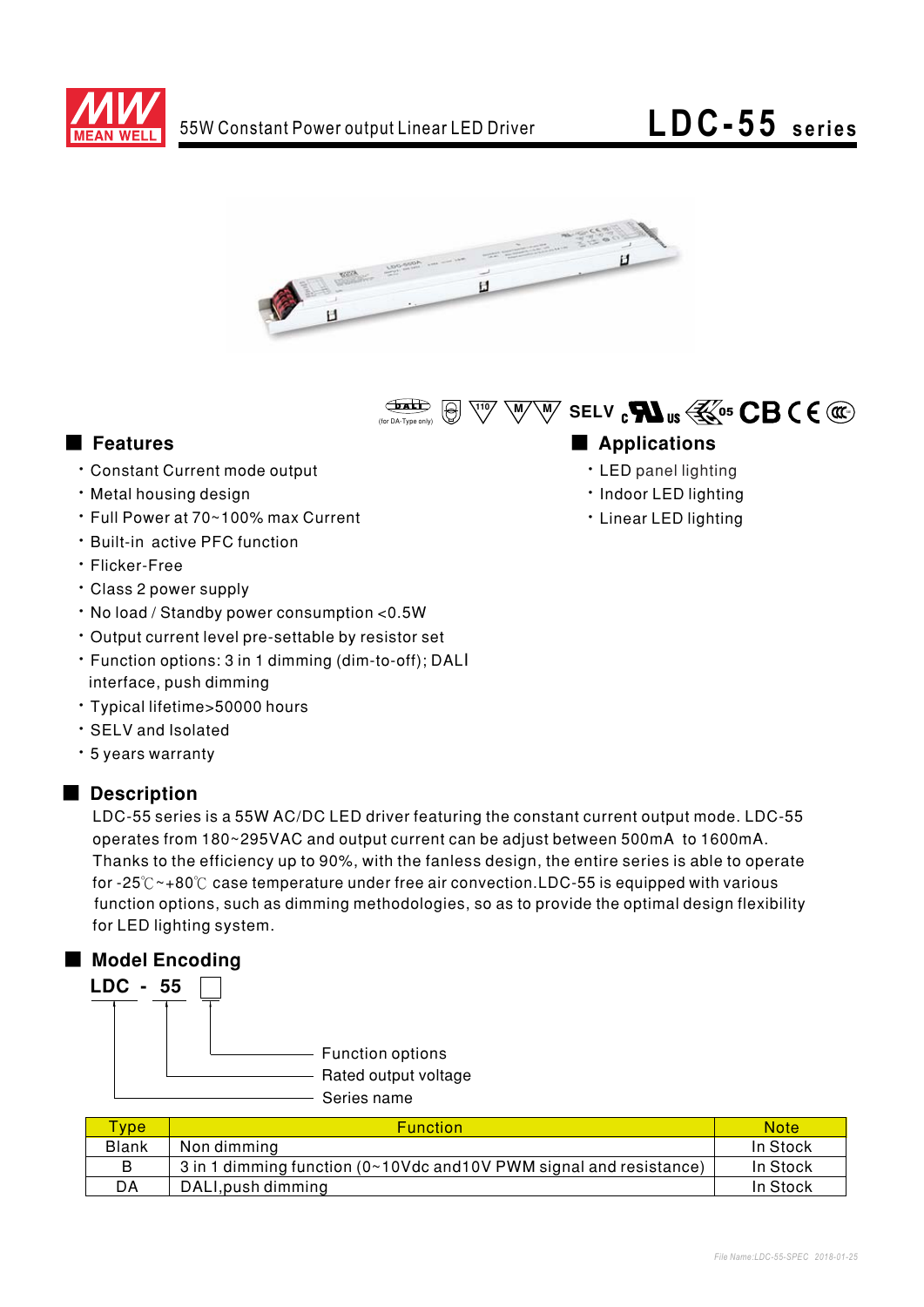

## **SPECIFICATION**

| <b>MODEL</b>        |                                                                                                                                                                                                                                                                                                                                                                                                                                                                                                                                                                                                                                                                                                                                                                                                                                                                                                                                                                                              | $LDC-55$                                                                                                                       |  |
|---------------------|----------------------------------------------------------------------------------------------------------------------------------------------------------------------------------------------------------------------------------------------------------------------------------------------------------------------------------------------------------------------------------------------------------------------------------------------------------------------------------------------------------------------------------------------------------------------------------------------------------------------------------------------------------------------------------------------------------------------------------------------------------------------------------------------------------------------------------------------------------------------------------------------------------------------------------------------------------------------------------------------|--------------------------------------------------------------------------------------------------------------------------------|--|
|                     | <b>OUTPUT CURRENT REGION</b>                                                                                                                                                                                                                                                                                                                                                                                                                                                                                                                                                                                                                                                                                                                                                                                                                                                                                                                                                                 | $500 - 1600$ mA                                                                                                                |  |
|                     | <b>CONSTANT POWER</b>                                                                                                                                                                                                                                                                                                                                                                                                                                                                                                                                                                                                                                                                                                                                                                                                                                                                                                                                                                        | 55W                                                                                                                            |  |
|                     | <b>OUTPUT VOLTAGE REGION Note.2</b>                                                                                                                                                                                                                                                                                                                                                                                                                                                                                                                                                                                                                                                                                                                                                                                                                                                                                                                                                          | $27 - 56V$                                                                                                                     |  |
|                     | <b>OPEN CIRCUIT VOLTAGE(max.)</b> 60V                                                                                                                                                                                                                                                                                                                                                                                                                                                                                                                                                                                                                                                                                                                                                                                                                                                                                                                                                        |                                                                                                                                |  |
| <b>OUTPUT</b>       | <b>LOW FREQUENCY</b><br><b>CURRENT RIPPLE</b>                                                                                                                                                                                                                                                                                                                                                                                                                                                                                                                                                                                                                                                                                                                                                                                                                                                                                                                                                | 3.0% max. @rated current                                                                                                       |  |
|                     | <b>CURRENT TOLERANCE</b>                                                                                                                                                                                                                                                                                                                                                                                                                                                                                                                                                                                                                                                                                                                                                                                                                                                                                                                                                                     | ±5.0%                                                                                                                          |  |
|                     | <b>SET UP TIME</b> Note.4                                                                                                                                                                                                                                                                                                                                                                                                                                                                                                                                                                                                                                                                                                                                                                                                                                                                                                                                                                    | 500ms/230VAC                                                                                                                   |  |
|                     | <b>VOLTAGE RANGE</b> Note.3                                                                                                                                                                                                                                                                                                                                                                                                                                                                                                                                                                                                                                                                                                                                                                                                                                                                                                                                                                  | 254~420VDC<br>$180 - 295$ VAC<br>(Please refer to "STATIC CHARACTERISTIC" section)                                             |  |
|                     | <b>FREQUENCY RANGE</b>                                                                                                                                                                                                                                                                                                                                                                                                                                                                                                                                                                                                                                                                                                                                                                                                                                                                                                                                                                       | $47 - 63$ Hz                                                                                                                   |  |
| <b>INPUT</b>        | POWER FACTOR (Typ.)                                                                                                                                                                                                                                                                                                                                                                                                                                                                                                                                                                                                                                                                                                                                                                                                                                                                                                                                                                          | PF≥0.95/230VAC@load≥50%; PF≥0.9/277VAC@load≥75%<br>(Please refer to "POWER FACTOR (PF) CHARACTERISTIC" section)                |  |
|                     | <b>TOTAL HARMONIC DISTORTION</b>                                                                                                                                                                                                                                                                                                                                                                                                                                                                                                                                                                                                                                                                                                                                                                                                                                                                                                                                                             | THD<10%(@load≧50%/230VAC; @load≧75%/277VAC)<br>(Please refer to "TOTAL HARMONIC DISTORTION(THD)" section)                      |  |
|                     | EFFICIENCY (Typ.)                                                                                                                                                                                                                                                                                                                                                                                                                                                                                                                                                                                                                                                                                                                                                                                                                                                                                                                                                                            | 90%(230VAC@Full load)                                                                                                          |  |
|                     | AC CURRENT (Typ.)                                                                                                                                                                                                                                                                                                                                                                                                                                                                                                                                                                                                                                                                                                                                                                                                                                                                                                                                                                            | 0.32A / 230VAC<br>0.23A / 277VAC                                                                                               |  |
|                     | <b>INRUSH CURRENT(Typ.)</b>                                                                                                                                                                                                                                                                                                                                                                                                                                                                                                                                                                                                                                                                                                                                                                                                                                                                                                                                                                  | COLD START 65A(twidth=650µs measured at 50% Ipeak)/230VAC; Per NEMA 410                                                        |  |
|                     | MAX. No. of PSUs on 16A<br><b>CIRCUIT BREAKER</b>                                                                                                                                                                                                                                                                                                                                                                                                                                                                                                                                                                                                                                                                                                                                                                                                                                                                                                                                            | 5 units (circuit breaker of type B) / 8 units (circuit breaker of type C) at 230VAC                                            |  |
|                     | <b>LEAKAGE CURRENT</b>                                                                                                                                                                                                                                                                                                                                                                                                                                                                                                                                                                                                                                                                                                                                                                                                                                                                                                                                                                       | <0.75mA / 277VAC                                                                                                               |  |
|                     | <b>SHORT CIRCUIT</b>                                                                                                                                                                                                                                                                                                                                                                                                                                                                                                                                                                                                                                                                                                                                                                                                                                                                                                                                                                         | Hiccup mode or constant current limiting , recovers automatically after fault condition is removed                             |  |
|                     | <b>PROTECTION OVER VOLTAGE</b>                                                                                                                                                                                                                                                                                                                                                                                                                                                                                                                                                                                                                                                                                                                                                                                                                                                                                                                                                               | $61 - 80V$                                                                                                                     |  |
|                     |                                                                                                                                                                                                                                                                                                                                                                                                                                                                                                                                                                                                                                                                                                                                                                                                                                                                                                                                                                                              | Shut down o/p voltage with auto-recovery or re-power on to recovery                                                            |  |
|                     | <b>OVER TEMPERATURE</b>                                                                                                                                                                                                                                                                                                                                                                                                                                                                                                                                                                                                                                                                                                                                                                                                                                                                                                                                                                      | Shut down o/p voltage, with auto-recovery                                                                                      |  |
| <b>FUNCTION</b>     | <b>DIMMING</b>                                                                                                                                                                                                                                                                                                                                                                                                                                                                                                                                                                                                                                                                                                                                                                                                                                                                                                                                                                               | Please refer to "DIMMING OPERATION" section                                                                                    |  |
|                     | <b>TEMP. COMPENSATION</b>                                                                                                                                                                                                                                                                                                                                                                                                                                                                                                                                                                                                                                                                                                                                                                                                                                                                                                                                                                    | By external NTC, please refer to "TEMPERATURE COMPENSATION OPERATION"section                                                   |  |
|                     | <b>WORKING TEMP.</b>                                                                                                                                                                                                                                                                                                                                                                                                                                                                                                                                                                                                                                                                                                                                                                                                                                                                                                                                                                         | Tcase=-25 ~ +80°C (Please refer to "OUTPUT LOAD vs TEMPERATURE" section)                                                       |  |
|                     | <b>MAX. CASE TEMP.</b>                                                                                                                                                                                                                                                                                                                                                                                                                                                                                                                                                                                                                                                                                                                                                                                                                                                                                                                                                                       | Tcase=+80 $°C$                                                                                                                 |  |
|                     | <b>WORKING HUMIDITY</b>                                                                                                                                                                                                                                                                                                                                                                                                                                                                                                                                                                                                                                                                                                                                                                                                                                                                                                                                                                      | 20~95% RH non-condensing                                                                                                       |  |
|                     | ENVIRONMENT STORAGE TEMP., HUMIDITY                                                                                                                                                                                                                                                                                                                                                                                                                                                                                                                                                                                                                                                                                                                                                                                                                                                                                                                                                          | $-40 \sim +80^{\circ}$ C, 10 ~ 95% RH                                                                                          |  |
|                     | <b>TEMP. COEFFICIENT</b>                                                                                                                                                                                                                                                                                                                                                                                                                                                                                                                                                                                                                                                                                                                                                                                                                                                                                                                                                                     | $\pm 0.03\%$ (0 ~ 60°C)                                                                                                        |  |
|                     | <b>VIBRATION</b>                                                                                                                                                                                                                                                                                                                                                                                                                                                                                                                                                                                                                                                                                                                                                                                                                                                                                                                                                                             | 10 ~ 500Hz, 2G 10min./1cycle, period for 60min. each along X, Y, Z axes                                                        |  |
|                     |                                                                                                                                                                                                                                                                                                                                                                                                                                                                                                                                                                                                                                                                                                                                                                                                                                                                                                                                                                                              | SAFETY STANDARDS Note.5 UL8750, CSA C22.2 No. 250.13-12; ENEC EN61347-1, EN61347-2-13, EN62384; GB19510.14, GB19510.1 approved |  |
|                     | <b>DALI STANDARDS</b>                                                                                                                                                                                                                                                                                                                                                                                                                                                                                                                                                                                                                                                                                                                                                                                                                                                                                                                                                                        | Compliance to IEC62386-101.102.207 for DA-Type only                                                                            |  |
| <b>SAFETY &amp;</b> | <b>WITHSTAND VOLTAGE</b>                                                                                                                                                                                                                                                                                                                                                                                                                                                                                                                                                                                                                                                                                                                                                                                                                                                                                                                                                                     | $I/P-O/P:3.75KVAC$<br>I/P-FG:2.0KVAC O/P-FG:1.5KVAC                                                                            |  |
| <b>EMC</b>          | <b>ISOLATION RESISTANCE</b>                                                                                                                                                                                                                                                                                                                                                                                                                                                                                                                                                                                                                                                                                                                                                                                                                                                                                                                                                                  | I/P-O/P, I/P-FG, O/P-FG:100M Ohms / 500VDC / 25℃/ 70% RH                                                                       |  |
|                     | <b>EMC EMISSION Note.5</b>                                                                                                                                                                                                                                                                                                                                                                                                                                                                                                                                                                                                                                                                                                                                                                                                                                                                                                                                                                   | Compliance to EN55015,EN61000-3-2 Class C (@load $\geq$ 50%); EN61000-3-3;GB/T17743,GB17625.1                                  |  |
|                     | <b>EMC IMMUNITY</b>                                                                                                                                                                                                                                                                                                                                                                                                                                                                                                                                                                                                                                                                                                                                                                                                                                                                                                                                                                          | Compliance to EN61000-4-2,3,4,5,6,8,11; EN61547, light industry level(surge immunity:Line-Earth:2KV,Line-Line:1KV)             |  |
|                     | <b>MTBF</b>                                                                                                                                                                                                                                                                                                                                                                                                                                                                                                                                                                                                                                                                                                                                                                                                                                                                                                                                                                                  | 226.1Khrs min.<br>MIL-HDBK-217F (25°C)                                                                                         |  |
| <b>OTHERS</b>       | <b>DIMENSION</b>                                                                                                                                                                                                                                                                                                                                                                                                                                                                                                                                                                                                                                                                                                                                                                                                                                                                                                                                                                             | 320*30*21mm (L*W*H)                                                                                                            |  |
|                     | <b>PACKING</b>                                                                                                                                                                                                                                                                                                                                                                                                                                                                                                                                                                                                                                                                                                                                                                                                                                                                                                                                                                               | 0.255Kg;48pcs/13.24Kg/1.01CUFT                                                                                                 |  |
| <b>NOTE</b>         | 1. All parameters NOT specially mentioned are measured at 230VAC input, rated current and 25°C of ambient temperature.<br>2. Please refer to "DRIVING METHODS OF LED MODULE".<br>3. De-rating may be needed under low input voltages. Please refer to "STATIC CHARACTERISTIC" sections for details.<br>4. Length of set up time is measured at first cold start. Turning ON/OFF the power supply may lead to increase of the set up time.<br>5. The driver is considered as a component that will be operated in combination with final equipment. Since EMC performance will be affected by the<br>complete installation, the final equipment manufacturers must re-qualify EMC Directive on the complete installation again.<br>6. This series meets the typical life expectancy of >50000 hours of operation when Tcase, particularly (tc) point (or TMP, per DLC), is about 70°C or less.<br>7. Please refer to the warranty statement on MEAN WELL's website at http://www.meanwell.com |                                                                                                                                |  |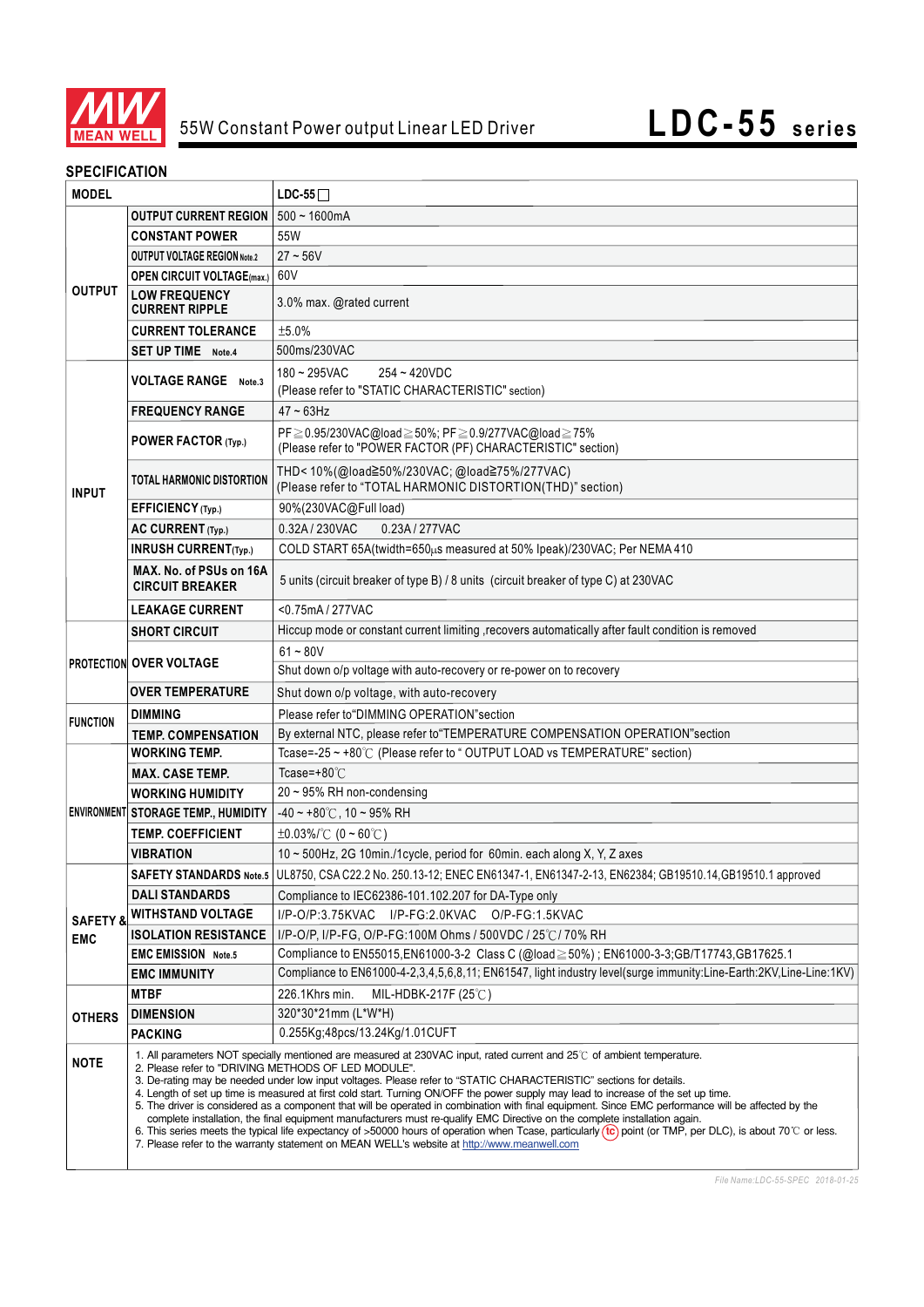

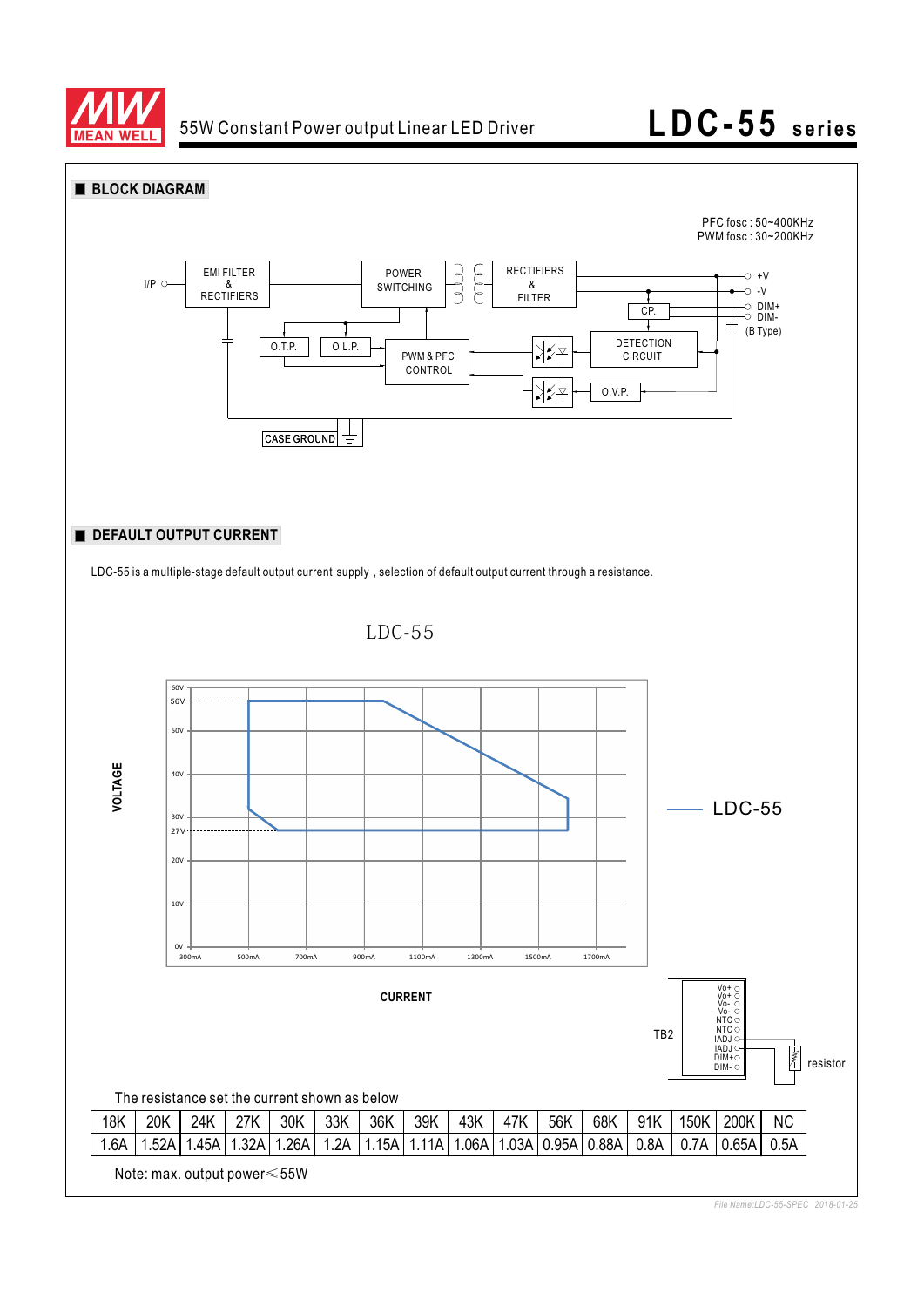

# **LDC-55 series**

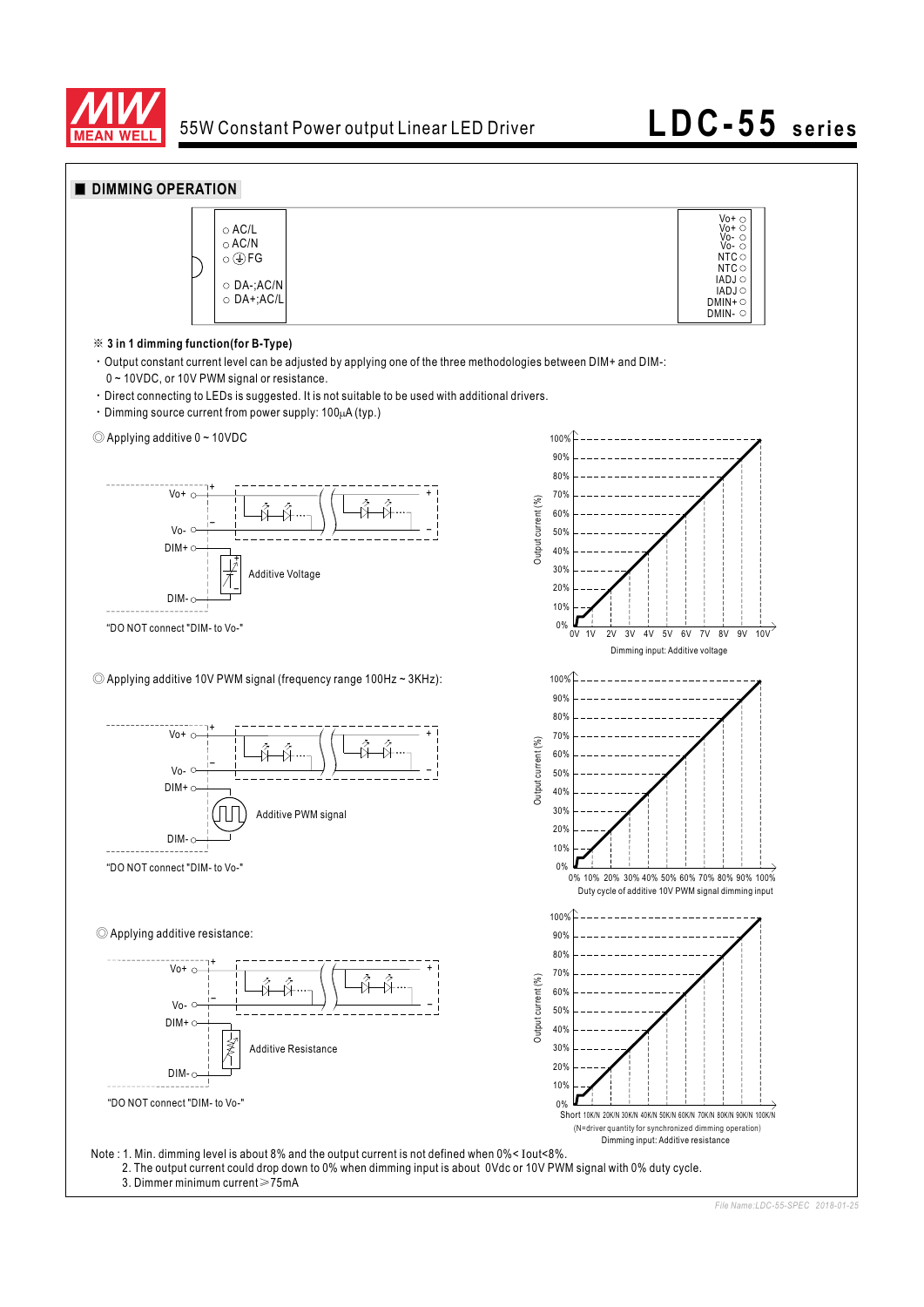



### ※**DALI interface**

## ◎ **PUSH dimming(primary side)**

| Action                        | Action duration | <b>Function</b>                                                   |
|-------------------------------|-----------------|-------------------------------------------------------------------|
| Short push $\vert$ 0.1~1 sec. |                 | Turn ON-OFF the driver                                            |
| Long push                     | l 1.5~10 sec.   | Every Long Push changes the dimming direction, dimming up or down |
| Reset                         | $>11$ sec.      | Set up the dimming level to 100%                                  |

• The factory default dimming level is at 100%.

. If the push action lasts less than 0.05 sec., it will not lead to a change for the status of the driver.

Up to 10 drivers can perform the PUSH dimming at the same time when utilizing one common push button.

The maximum length of the cable from the push button to the last driver is 20 meters.

The additive push button can be connected only between the PUSH terminal, as displayed in the diagram, and AC/L (in brown or black); it will lead to short circuit if it is connected to AC/N.

### ◎ **DALI interface(primary side)**

- Apply DALI signal between DA+ and DA-
- DALI protocol comprises 16 groups and 64 addresses.
- First step is fixed at 8% of rated output power.

◎ **DALI, Push dimming and 2 in 1 dimming can not be used in the same time!(The factory setting defaults to DA)**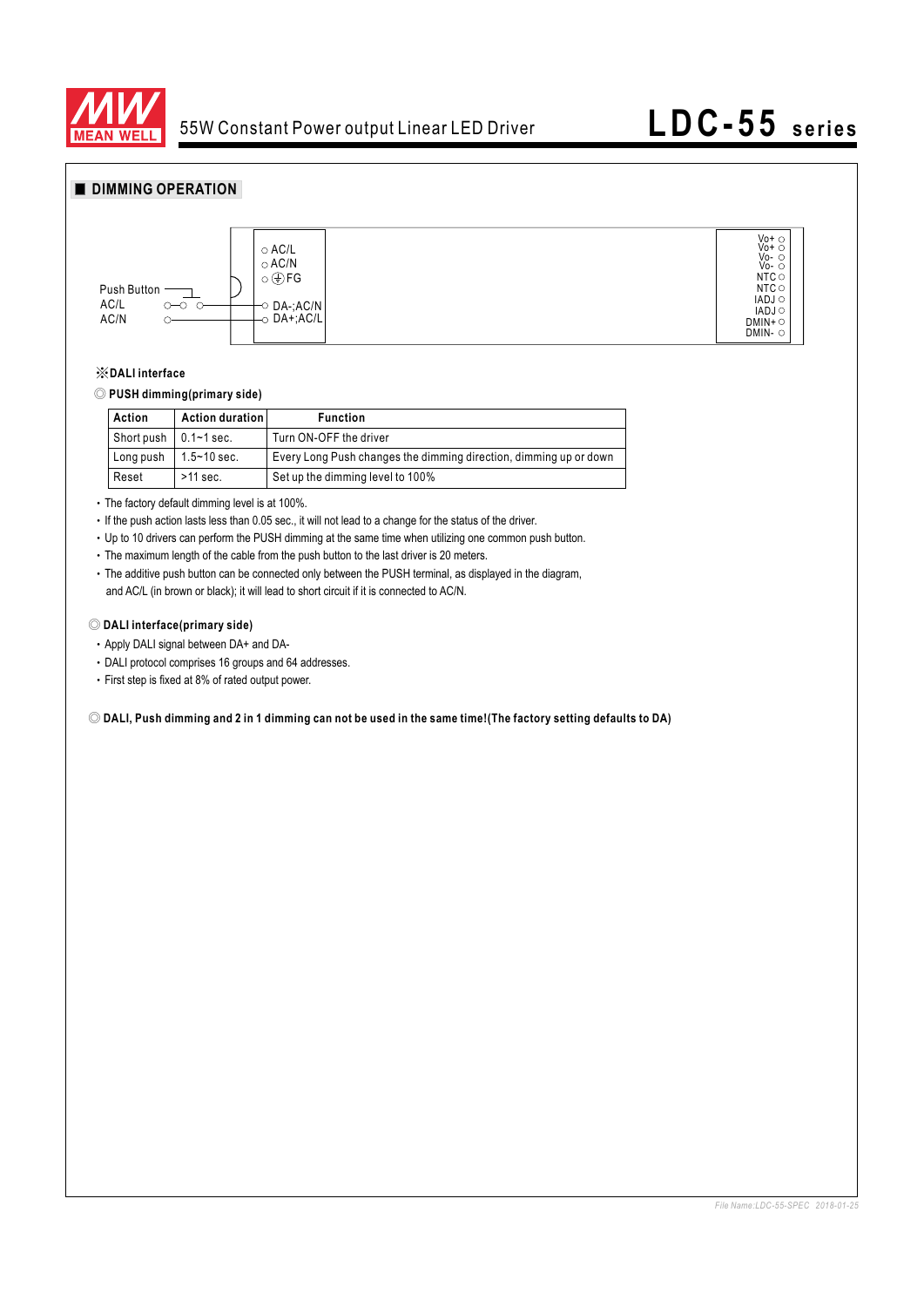

## **TEMPERATURE COMPENSATION OPERATION**

LDC-55 have the built-in temperature compensation function ; by connecting a temperature sensor (NTC terminal) between the *+NTC / -NTC* terminal of LDC-55 and the detecting point on the lighting system or the surrounding environment, output current of LDC-55 could be correspondingly changed, based on the sensed temperature, to ensure the long life of LED.



◎ LDC-55 can still be operated normally when the NTC resistor is not connected and the value of output current will be the current level selected through the IADJ. pin

### ◎ NTC reference:

| NTC resistance | <b>Output Current</b>                 |
|----------------|---------------------------------------|
| 33K            | <33K, output current begins to reduce |

Notes: 1. MEAN WELL does not offer the NTC resistor and all the data above are measured by using resistor. 2. If other brands of NTC resistor is applied,please check the temperature curve first.

◎ Dimming function of the driver will be invalid when the "temperature compensation" function is in use.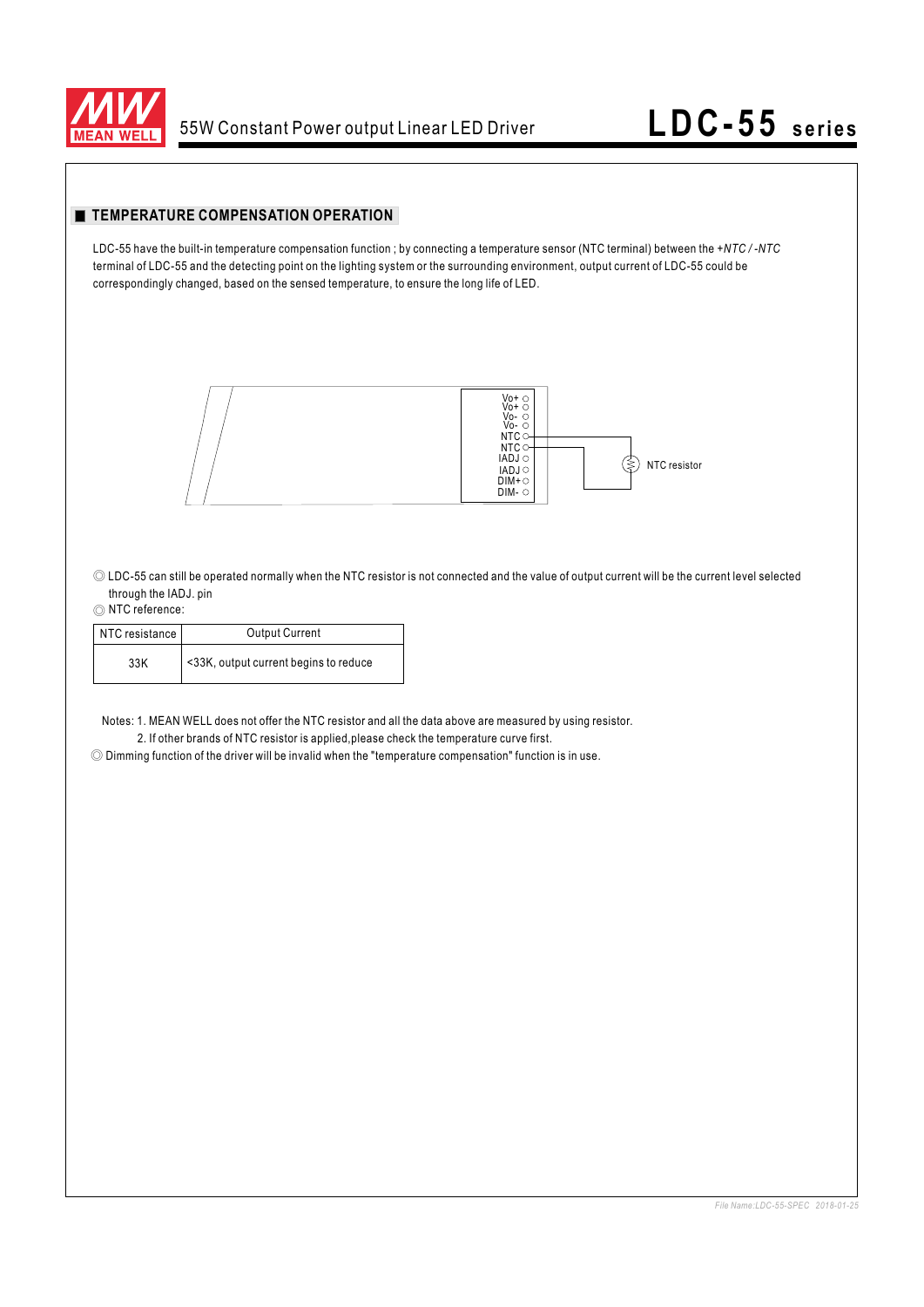

# **LDC-55 series**



*File Name:LDC-55-SPEC 2018-01-25*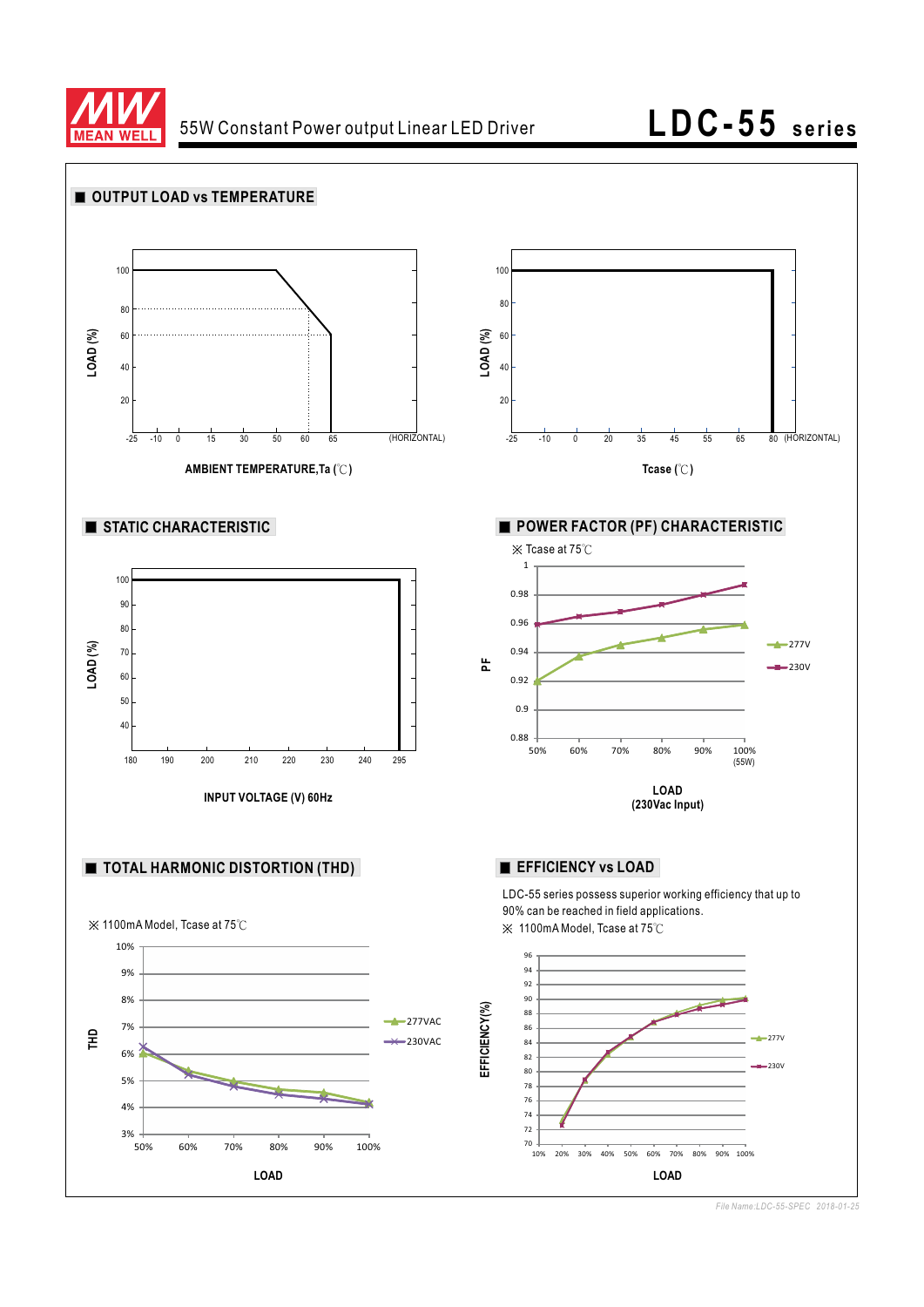





*File Name:LDC-55-SPEC 2018-01-25*